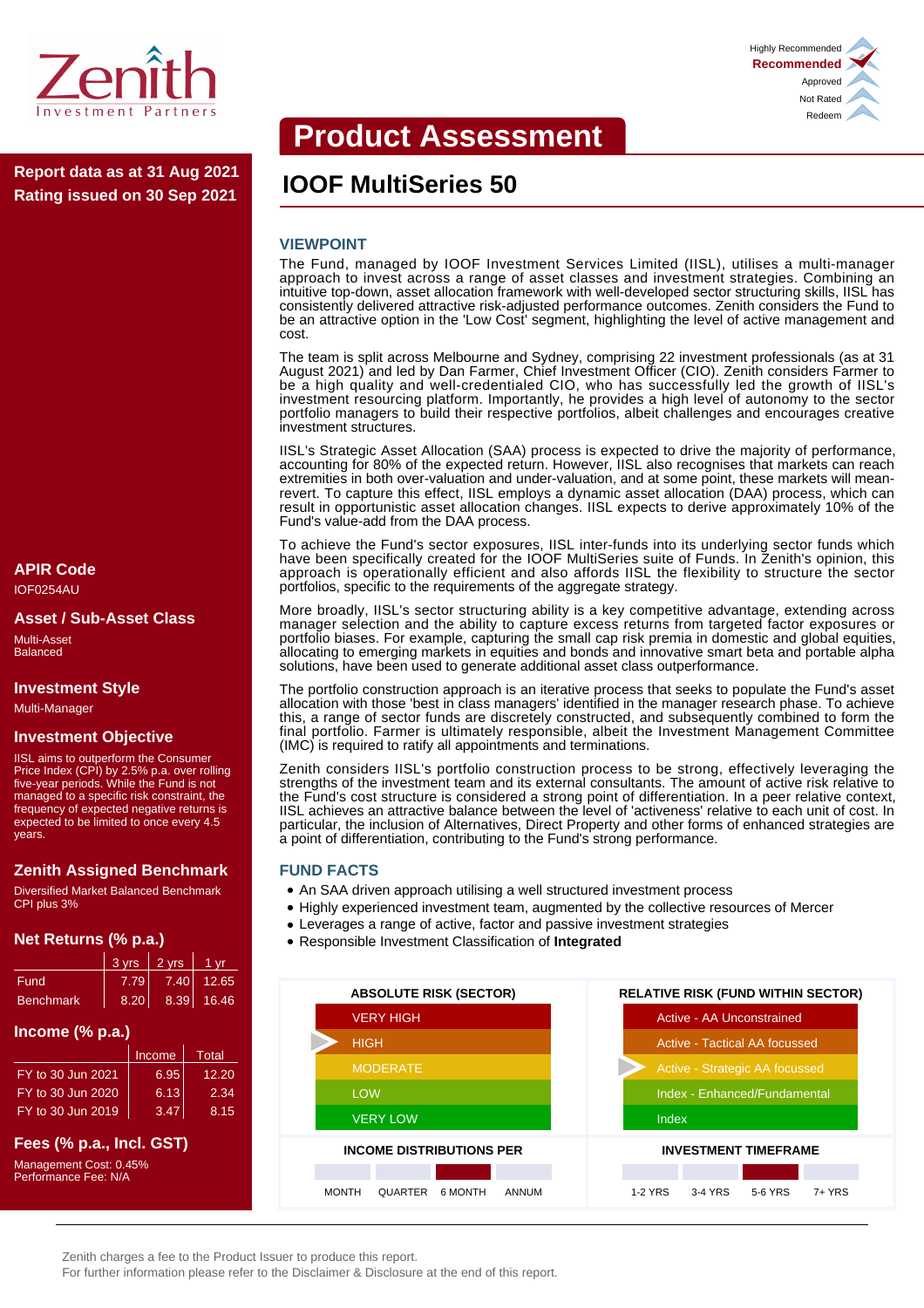

# **APPLICATIONS OF INVESTMENT**

# **SECTOR CHARACTERISTICS**

The multi-asset sector comprises funds that are permitted to invest across multiple asset classes and investment strategies. Traditionally, asset class exposures have included equities, fixed interest, property and cash. However, in more recent times, Zenith has observed a greater preparedness by sector participants to incorporate alternative assets and strategies within their targeted asset mix. Included amongst these are real assets (ie. direct property & infrastructure), commodities, and private market exposures (ie. equity and credit). Innovation has also been observed in terms of sector structuring and tail risk hedging strategies, with the goal of building more resilient, 'all-weather' portfolios.

Zenith categorises funds in the 'Multi-Asset – Balanced' peer group (greater than 40% exposure to growth/alternative assets and up to 60%) based on our collective assessment of their targeted asset mix and actual portfolio holdings. Funds within this peer group are benchmarked against the Zenith Composite Balanced Benchmark which has a defensive/growth split of 40%/60%. The exact composition of this benchmark is provided below:

#### **Cash:**

Bloomberg Ausbond Bank Bill Index (0%) **Australian Fixed Interest:** Bloomberg Ausbond All Maturities Composite Index (20%) **International Fixed Interest:** Barclays Global Aggregate Index Hedged \$A (20%) **Australian Equities:** S&P/ASX 300 Accumulation Index (24%) **International Equities (Unhedged):** MSCI World ex-Australia Unhedged (11.25%) **International Equities (Hedged):** MSCI World ex-Australia Hedged (11.25%) **Australian Listed Property:** S&P ASX 300 Property Accumulation Index (2.25%) **Global Listed Property:** FTSE EPRA/NAREIT Developed Rental Index TR Hedged \$A (2.25%) **Alternatives:** HFRX Global Hedge Fund Index \$A (9%)

To provide greater insight into a Fund's risk/return profile, Zenith decomposes targeted exposures between three broad categories - defensive, growth and alternatives. While we are cognisant that our designation of asset class exposures between these categories may vary from that as defined by the manager, we have sought to adopt a common methodology to ensure consistency in the assessment of like strategies across Zenith's universe of rated funds. Further detail on the Fund's targeted asset mix is provided at 'Risk Management'.

#### **PORTFOLIO APPLICATIONS**

The Fund provides investors with exposure across a range of income, growth and alternative-based assets and strategies. Its targeted asset mix comprises a 50%/50% split between income and growth assets.

The Fund's investment mandate is considered to be broad, with the investment team permitted to undertake active asset allocation positioning while also gaining exposures to

alternative assets and strategies. Zenith considers the Fund suitable as a standalone investment, or as a complement to a broader portfolio that seeks to produce outcomes consistent with an investor's risk/return preferences. The Fund is particularly attractive for those investors seeking to access IISL's asset allocation skills in a cost effective manner.

The Fund has a Standard Risk Measure (SRM) of five, which is reviewed annually by Mercer and published in the Platform Investment Guidelines Product Disclosure Statement (PDS) and was last calculated in June 2021.

The Fund is considered suitable for investors with a moderate risk tolerance, seeking investment returns that are likely to be more skewed towards capital growth versus income. Given the risks inherent in a number of asset classes that the Fund targets, Zenith considers an appropriate investment horizon to be five or more years.

# **RISKS OF THE INVESTMENT**

#### **SECTOR RISKS**

There exist a number of risks that are generally common amongst all multi-asset funds. These include:

**MARKET RISK:** In periods of heightened risk aversion, it is feasible that asset-class correlations merge. Should this occur, the diversification benefits brought through the construction of a portfolio comprising multiple lowly correlated asset classes may be lost, potentially exposing investors to a broader deterioration in market conditions.

**CURRENCY RISK:** Sector participants may be permitted to gain international exposures on an unhedged basis. The decision whether or not to hedge is often deemed active in nature and can exposure investors to fluctuations in cross currency rates. This may be either to the benefit or cost of Fund volatility and performance.

**EMERGING MARKET RISK:** Many sector participants gain exposure to emerging and frontier markets which bring with them additional risks. These may include reduced liquidity, a more opaque pricing mechanism, increased sovereign risk and political tensions.

**ALTERNATIVES RISK:** A growing number of Funds have investment mandates that permit a meaningful exposure to alternative assets and strategies. Investors should be aware that the use of alternatives can bring with them additional risks.

**ILLIQUIDITY RISK:** While most sector participants will seek to retain high levels of liquidity, it is feasible that a Fund may retain exposures in assets that are deemed illiquid or subject to irregular pricing policies. It may be difficult for an investment manager to subsequently liquidate such portfolio positions without incurring meaningful transaction or other performance related costs.

**REGULATORY RISK:** The ASIC Regulatory Guide 97 'Disclosing Fees and Costs in Product Disclosure Statements and Periodic Statements' came into effect on 1 October 2017 and seeks to establish a common framework for disclosing fees with respect to registered managed investment schemes issued to retail investors.

In November 2019, ASIC released its final recommendations,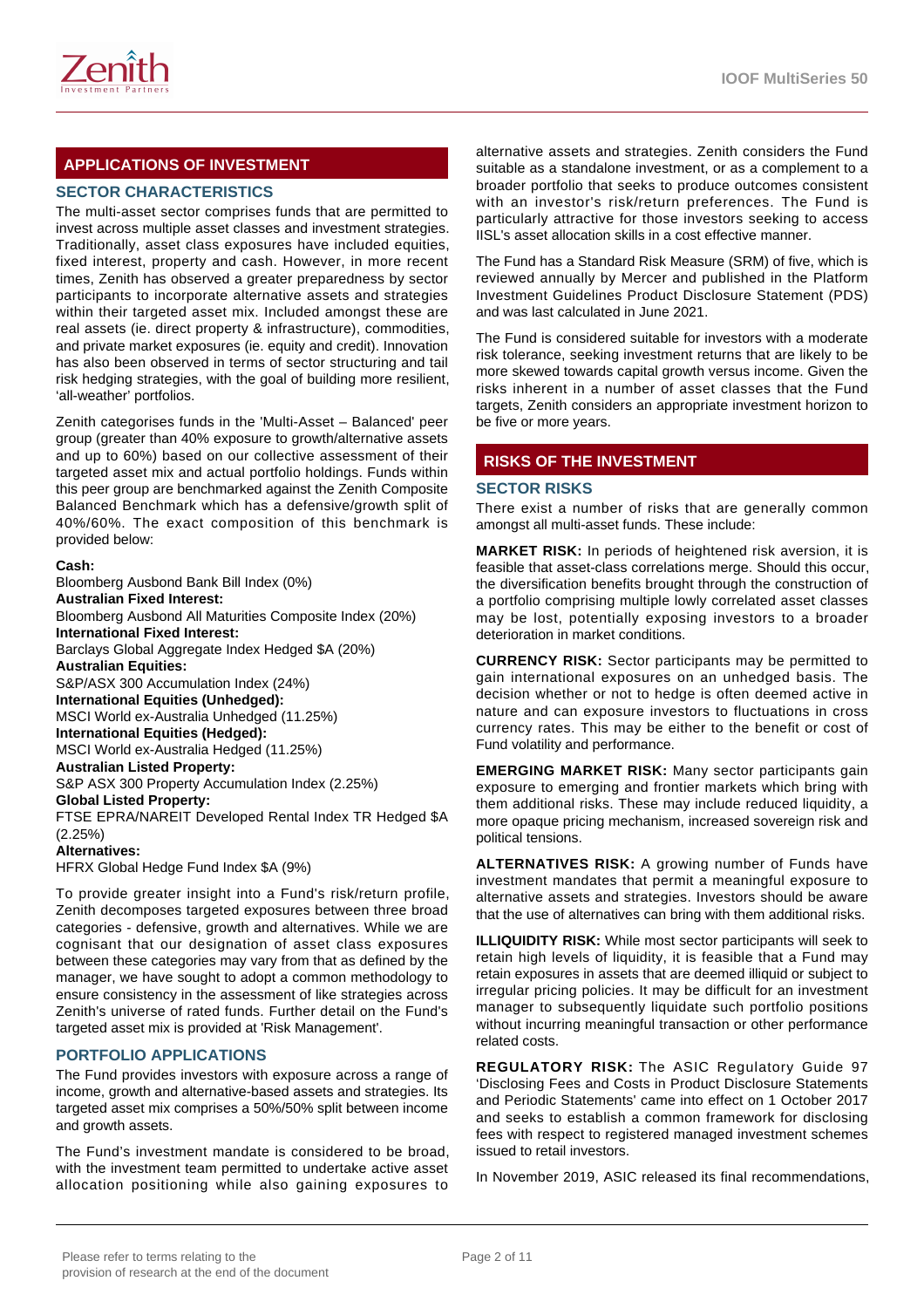

with proposed changes to be phased in from 30 September 2020, with all Funds required to be compliant by 30 September 2022.

In its current form, RG97 will not impact the actual costs (or after fee returns) on existing investments. Rather, the guide is focused on providing increased transparency with respect to the costs of management. Given this, it is feasible that under RG97, investors become more sensitive to the costs charged and seek lower cost alternatives, potentially leading to fund outflows.

#### **FUND RISKS**

Zenith has identified the following key risks of the Fund. Although Zenith believes the risks noted are all significant, we have listed them in order of importance. In addition, we have not intended to highlight all possible risks.

**KEY PERSON RISK:** Zenith considers Farmer's and Yeo's ongoing involvement in the investment process to be critical. Collectively, Zenith believes their respective skills and experience are important to the outperformance potential of the Fund. Either of their departures would result in a reassessment of our rating.

**PERFORMANCE RISK:** The Fund's investment mandate is relatively wide, providing IISL with ample scope to implement its targeted portfolio. This may result in Fund performance deviating from that of its SAA and competitors, which may be either to the benefit or cost of investors.

**INTEGRATION RISK:** Following the recent integration with MLC, there is a risk of increased staff turnover and disruption with the potential streamlining of product offerings and operational functions. Such outcomes could ultimately be to the detriment of Fund performance.

**ILLIQUIDITY RISK:** The Fund maintains exposures to a range of relatively illiquid assets in both the Alternatives and Direct Property sectors. In a stressed market environment, there is a risk that the mark-to-market value of the assets may not reflect their intrinsic value or that they could be liquidated in a timely manner. This could be to the detriment of performance.

# **QUALITATIVE DUE DILIGENCE**

#### **ORGANISATION**

OOF Holdings Limited (IOOF) is a diversified financial services business, including the following divisions: Financial Advice and Distribution; Platform Management and Administration; and Investment Management; and Trustee Services. Each division includes a range of separately-branded businesses that largely operate as autonomous entities. IOOF is currently listed on the Australian Securities Exchange (ASX: IFL) and is a constituent of the S&P/ASX Top 200 Index.

Over the past few years, IOOF has completed a number of key acquisitions, including ANZ's OnePath Pensions and Investments (ANZ P&I) in February 2020 and NAB's Wealth Management business (MLC) in June 2021, including its advice, platforms and asset management capabilities. Post the acquisitions, IOOF's scale has increased signficantly, with combined funds under management and administration (FUMA) across the consolidated entity of \$A 453 billion (excluding Funds Under Advice).

In terms of ANZ P&I, the business has largely been integrated with the respective investment teams combined, processes harmonised and key products and 'go forward' strategies identified.

The MLC integration is expected to be a multi-year process, noting the heterogeneous approaches and differences in scale and complexity between the two businesses. In the first instance, the role of Chief Asset Management Officer has been appointed to oversee the Investment Management division, while the incumbent Chief Investment Officers for each team remain in place.

Despite the timeline for integration remaining open-ended, each of the teams are collaborating and participating in joint reviews, sharing information, leveraging service providers and maximising synergies where practical.

In Zenith's opinion, the successful implementation of IOOF's acquisition strategy has created one of the largest and most well-resourced investment platforms across the Multi-Asset universe. While the ANZ integration was seamless, MLC is expected to be a more complex challenge noting the divergent investment philosophies and processes.

Going forward, Zenith will continue to monitor the progress of the integration, with a focus on investment personnel stability, continuity of the IOOF investment processes and ensuring the portfolio management team remain focused on managing the underlying portfolios.

As at 30 June 2021, IOOF's multi-manager business managed approximately \$A 48 billion across a range of diversified and single sector funds. This includes \$A 1,04 billion in this Fund (as at 31 August 2021).

#### **INVESTMENT PERSONNEL**

| <b>Name</b>        | <b>Title</b>                                                   | <b>Tenure</b> |
|--------------------|----------------------------------------------------------------|---------------|
| Dan Farmer         | Chief Investment Officer                                       | 11 $Yr(s)$    |
| <b>Stanley Yeo</b> | Deputy CIO / Head of<br>Equities                               | 11 $Yr(s)$    |
| Manish Utreja      | Head of Alternatives and<br>Portfolio Manager, Smart<br>Choice | 11 Yr(s)      |
| Osvaldo Acosta     | <b>Head of Fixed Interest</b><br>Assets                        | 4 Yr(s)       |
| Paul Crisci        | Portfolio Manager -<br><b>Australian Equities</b>              | 4 Yr(s)       |
| Simon Gross        | Head of Property                                               | 17 Yr(s)      |
| Liam Wilson        | Portfolio Manager                                              | 1 Yr(s)       |
| Kerry Duce         | <b>Head of Asset Allocation</b>                                | 6 Yr(s)       |

The team is split across Melbourne and Sydney, comprising 22 investment professionals (as at 31 August 2021) and led by Dan Farmer, Chief Investment Officer (CIO). In terms of responsibilities, the team is divided along asset class lines, with support from specialist Asset Allocation, Implementation and Performance Analysis and Governance teams.

Following the integration of ANZ P&I, the team has expanded over the past couple of years, with the merger allowing IISL to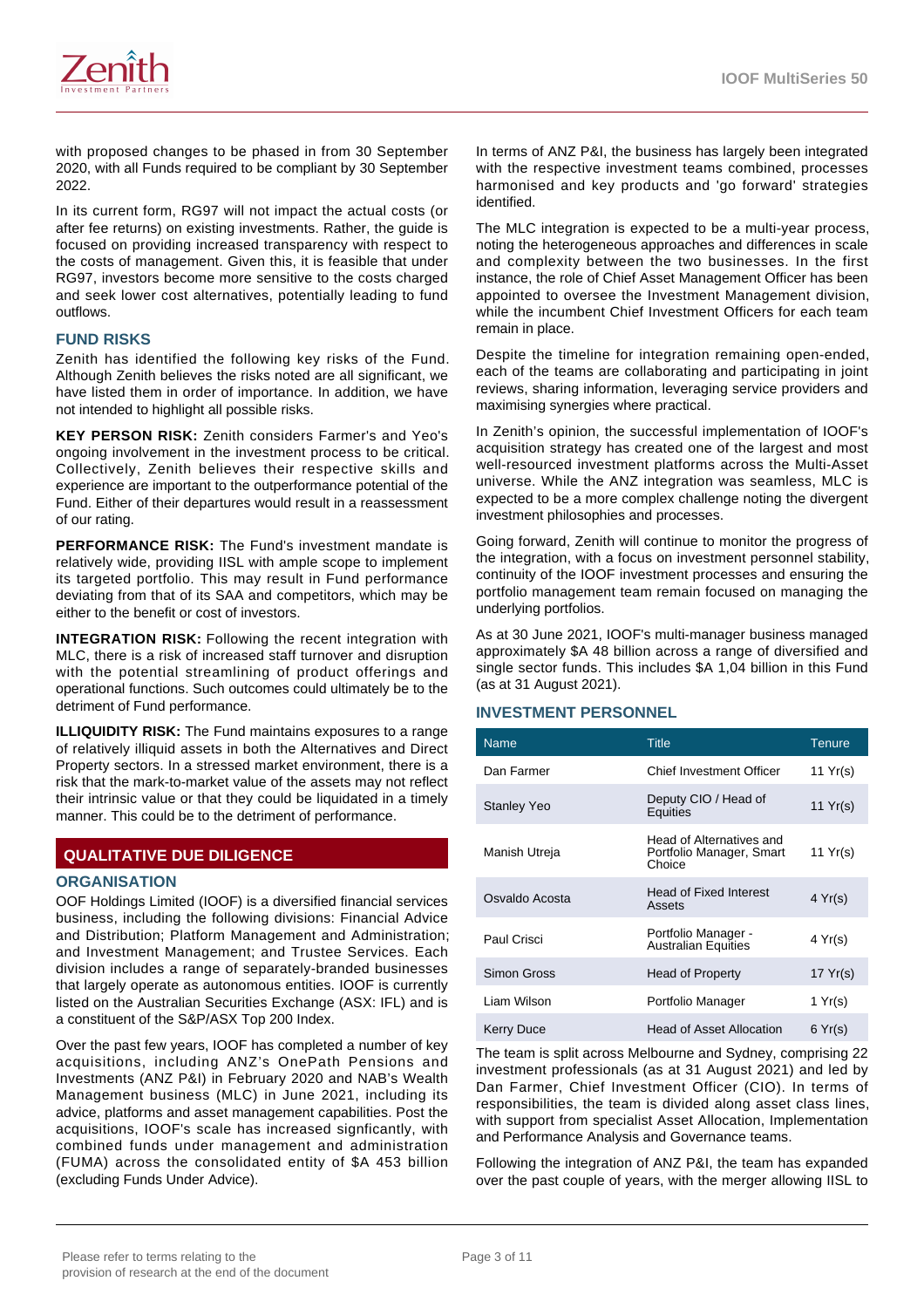

expand its resourcing, particularly in the areas where ANZ P&I had complementary strengths.

Farmer assumed the CIO role in July 2017, having joined the firm in 2010, initially to manage IISL's Australian equities portfolio. Prior to IISL, he was a Portfolio Manager at Telstra Super, where he was responsible for overseeing a \$A 3 billion Australian equities portfolio, and also internally managing a \$A 450 million pool of domestic equities.

Zenith considers Farmer to be a high quality and wellcredentialed CIO, who has successfully led the growth of IISL's investment resourcing platform. Importantly, he provides a high level of autonomy to the sector portfolio managers to build their respective portfolios, albeit challenges and encourages creative investment structures.

Farmer is well supported by Stanley Yeo, Deputy Chief Investment Officer and Head of Equities, who oversees investment strategy and asset allocation for IISL's suite of multi-manager funds, including leading the equities team. Yeo joined IISL in 2010, from Russell Investments where he was a Senior Consultant. Zenith maintains a high opinion of Yeo, noting his overall contribution at both a strategy level and leading the firm's global equity manager selection.

Paul Crisci joined IISL in August 2017 to manage the Australian equities portfolio. Crisci is a highly experienced investment professional, having spent the previous 17 years at Funds SA. Osvaldo Acosta is responsible for IISL's fixed interest and cash portfolios. Acosta joined in late 2016 having held previous roles at Western Asset Management and Australian Unity.

In terms of Alternatives, Manish Utreja, Portfolio Manager and Head of Alternatives transitioned from the ANZ P&I business, having originally joined ANZ P&I in July 2010. In addition to this role, he is responsible for a suite of low cost strategies and a member of the Investment Management Committee (IMC).

Kerry Duce, Head of Asset Allocation leads a specialist capability, focused on developing the firm's Strategic Asset Allocation (SAA) process and Dynamic Asset Allocation (DAA) approaches. Duce originally joined ANZ P&I in 2015 and has been instrumental in developing the firm's DAA process with a more granular set of market aware indicators encompassing valuation, earnings, momentum and sentiment.

Oversight of the process is provided by a seven-person Investment Management Committee (IMC) which performs a number of roles, including the determination of investment objectives, ongoing monitoring of portfolio strategies, and final sign-off for manager appointments and terminations. The composition of the IMC includes IISL executives (i.e. Farmer, Yeo and Utreja) and three independent directors and meets on a bi-monthly basis.

Zenith is supportive of the role of the IMC, highlighting its contribution to the governance framework and broader support of the investment team. Over time, the composition of the IMC has improved, both in terms of skills and experience and the level of independence from IISL.

IISL's remuneration structure is comprised of a base salary and annual bonus, which is subject to a performance criteria and a discretionary or qualitative component. In terms of the Portfolio

Managers, they have the ability to earn up to 100% of their salary, which is split between the performance of their respective portfolios (70%) and a qualitative component which is at the discretion of the CIO. The performance hurdles relates to the rolling one and three-year performance of the Funds, relative to the peer group and benchmark. Zenith highlights that bonuses are paid out in cash or in IOOF shares, with a vesting period of up to three years depending on seniority.

Zenith considers the depth and quality of IISL's portfolio management team to be a key strength, highlighting the level of bottom-up, asset class expertise. Farmer and Yeo continue to drive the strategic direction of the investment process, particularly with respect to building robust sector portfolios.

#### **INVESTMENT OBJECTIVE, PHILOSOPHY AND PROCESS**

IISL aims to outperform the Consumer Price Index (CPI) by 2.5% p.a. over rolling five-year periods. While the Fund is not managed to a specific risk constraint, the expected frequency of negative returns is limited to once every four and a half years.

The investment philosophy underpinning the suite of MultiSeries Funds is to combine active asset allocation with an efficient blend of active and passive management strategies, delivered in a cost effective manner. To achieve this, IISL intelligently uses a range of active, factor-based and passive strategies, with a bias to active strategies. In a 'Low Cost' context, the Fund provides access to a diverse range of asset classes including Alternatives, Direct Property, Private Debt and Emerging Markets.

Zenith highlights that in a peer relative context, the Fund achieves an attractive balance between the level of 'activeness' relative to a unit of cost. In particular, the inclusion of Alternatives, Direct Property and other forms of enhanced strategies are a point of differentiation, contributing to the Fund's strong performance.

IISL's Strategic Asset Allocation (SAA) process is expected to drive the majority of performance, accounting for 80% of the expected return. However, IISL also recognises that markets can reach extremities in both over-valuation and undervaluation, and at some point, these markets will mean-revert. To capture this effect, IISL employs a dynamic asset allocation (DAA) process, which can result in opportunistic asset allocation changes. IISL expects to derive approximately 10% of the Fund's value-add from the DAA process.

In contrast to many peers, IISL allocates to a number of illiquid asset classes. This includes allocations to private equity in the alternatives sleeve, private debt within fixed income, and also internally-managed direct property holdings. Notwithstanding the additional risk in holding illiquid assets, Zenith view these allocations as a point of difference for the Fund.

#### **SAA**

The SAA setting process is performed on an annual basis, using a two-stage approach. The first stage involves a review of the Fund's existing SAA relative to its investment objectives, including a re-validation of the long-term asset class assumptions underpinning the current allocation. Mercer Australia (Mercer), IISL's external consultant provides a set of return forecasts as well as output from its Capital Markets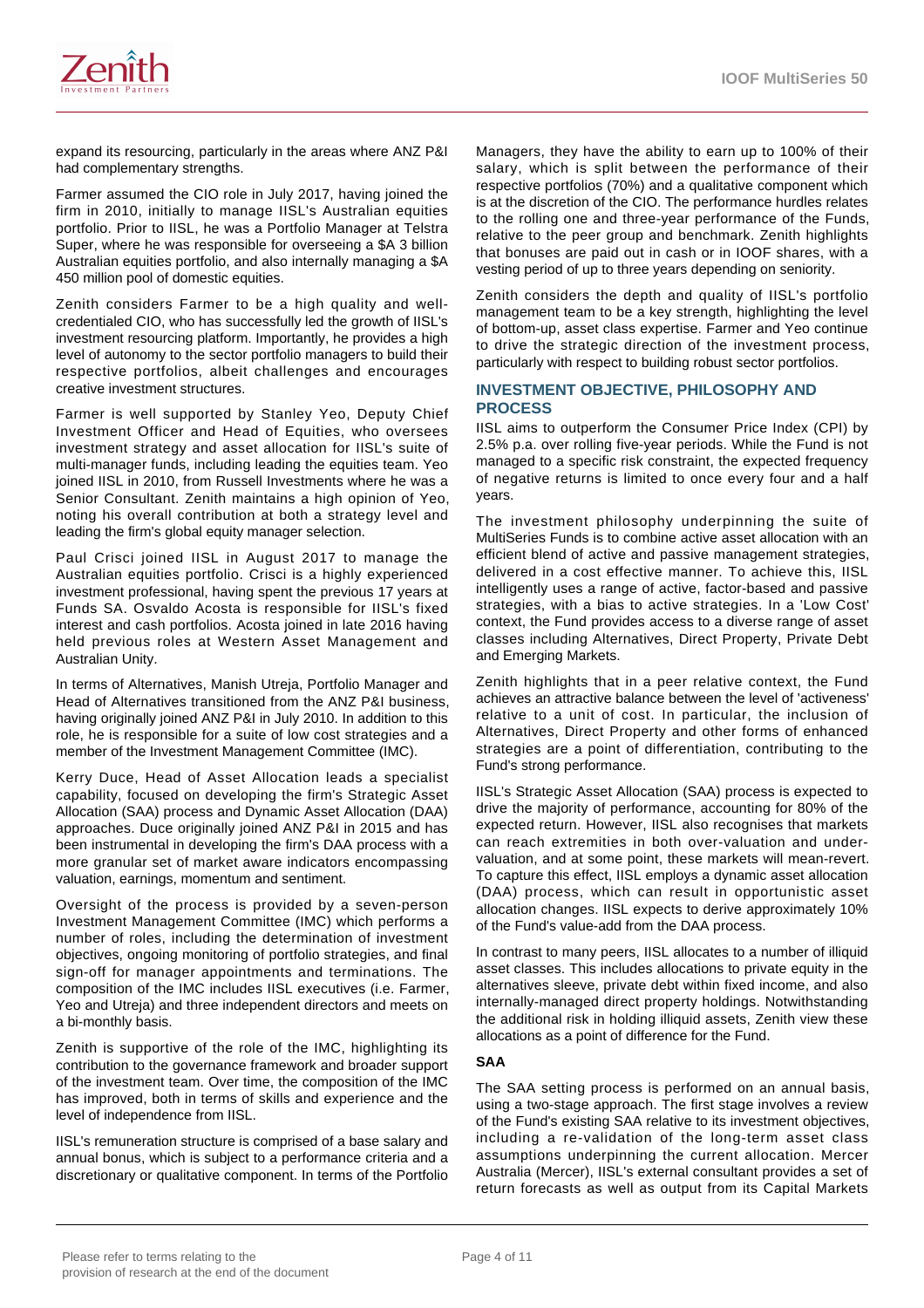

The CMS produces a set of scenarios under a 'Steady State' (i.e. reflecting long-term expectations for markets assuming fair value), and under a 'Market Aware' state where the current pricing of markets are expected to revert to the long-term level over a 10 to 15 year timeframe. In terms of this Fund, the Market Aware simulations are expected to be more influential on the SAA setting process.

Further, Mercer uses an economic capital markets simulator as part of its approach to estimating volatilities for underlying asset classes. The simulator encompasses traditional equity risk premias (i.e. size and developed markets versus emerging markets) to forecast volatilities as opposed to using more traditional approaches such as using actual asset class returns to calculate volatilities and correlations.

Zenith highlights that while Mercer remains a strategic input to the process, the growth of IISL's internal asset allocation capabilities has supported the development of its research agenda and the prioritisation of a number of process enhancements.

These include developing the optimisation framework to be agnostic across entities (i.e. super, pension versus non-taxed), incorporating DAA and underlying manager alpha assumptions into the process (currently a work in progress) and building a framework to incorporate climate change goals, such as the objectives of the Paris Agreement.

A SAA sub-group is responsible for synthesising Mercer recommendations and project managing any changes where applicable. Furthermore, the capital markets assumptions are debated by the sub-group, with the resultant allocations presented to the IMC for review and sign-off.

The optimisation process applies to the Fund's core assets (including equities (domestic and international), bonds (domestic and international, nominal and inflation linked), property and cash), and produces an outline of the Fund's asset class exposures.

The second stage of the SAA process involves adjusting the asset mix derived in Stage One, via the introduction of asset classes and/or active tilts that improve the portfolio's expected risk/return profile. These can include introducing specific factor exposures, such as a quality tilts or small caps in equities, or high yield credit strategies in fixed income.

Furthermore, less liquid strategies are also considered, such as Alternatives, Infrastructure, Private Equity, Direct Property and Commodities. This process is more qualitative in nature and seeks to overlay the team's views on the final portfolio composition.

#### **Dynamic Asset Allocation (DAA)**

On a monthly basis (or more frequently if required), an Asset Allocation Group (AAG), comprising the CIO and Portfolio Managers, meet to discuss views on the Fund's asset allocation, market valuation, fundamentals and market sentiment. Mercer's DAA service is used as an input, along with insights gained from the underlying fund managers and other external sources such as BCA Research. Based on the output of this meeting, DAA positions can be enacted with the purpose of capturing price adjustments where mispriced

markets are expected to mean revert.

Under the auspices of Duce and Sidney Chong, Asset Allocation Manager, IISL implements a DAA process, via a suite of market aware indicators. The signals are designed to identify potential mispricings over a six to 18 month timeframe, combining a range of valuation, sentiment and technical and macroeconomic / earnings factors. Signal output is distilled into a set of asset class scorecards, resulting in an overall conviction score and also creating a level playing field for the AAG to make relative value assessments.

In our opinion, the indicators have improved the precision of the DAA process, creating a repeatable framework for basing active asset allocation decisions. Moreover, each cohort of signals seeks to identify opportunities over different timeframes, which introduces additional strategy diversification. Going forward, Zenith continues to monitor the development of the signal process and the linkage with the Fund's DAA positioning.

In sum, Zenith considers IISL's asset allocation process to be well-structured and applied in a consistent manner. The process successfully leverages IISL's top-down capabilities which is supplemented by Mercer's asset allocation engine.

# **SECURITY SELECTION**

Employing a multi-manager approach, identifying and selecting high-quality managers is a core component of the investment process. IISL undertakes an annual review of the underlying sector trusts, to ensure that the manager line-up is appropriate and new candidates are considered. Each sector portfolio manager is responsible for undertaking manager research for their sector, with oversight and leadership from the CIO.

The initial manager universe is filtered based on the portfolio's underlying requirements, an independent rating from Mercer, and the manager having a sufficient level of capacity to meet IISL's growth requirements. If a manager does not have an external rating, it may be considered if it is assessed to have a competitive advantage.

To select managers, IISL employs a traditional set of criteria, which includes an assessment of the organisation, the quality of the investment team, the coherence of the investment process and the performance of the Fund/strategy relative to its objectives and peer group. The review also includes fee discovery, and a manager's willingness to enter into an Investment Management Agreement (IMA) and Service Level Agreement (SLA) on terms that meet IISL's requirements.

Zenith highlights that IISL's sector structuring ability is a key competitive advantage, extending across manager selection and the ability to capture excess returns from targeted factor exposures or portfolio biases. For example, capturing the small cap risk premia in domestic and global equities, allocating to emerging markets in equities and bonds and innovative smart beta and portable alpha solutions, have been used to generate additional asset class alpha.

If a manager passes through the due diligence phase, the portfolio manager will prepare a detailed due diligence report that addresses the above-mentioned criteria. The report is peer reviewed by the CIO and broader team, with a potential for further research and analysis to be undertaken. IISL's Investment Operations team also reviews the report to ensure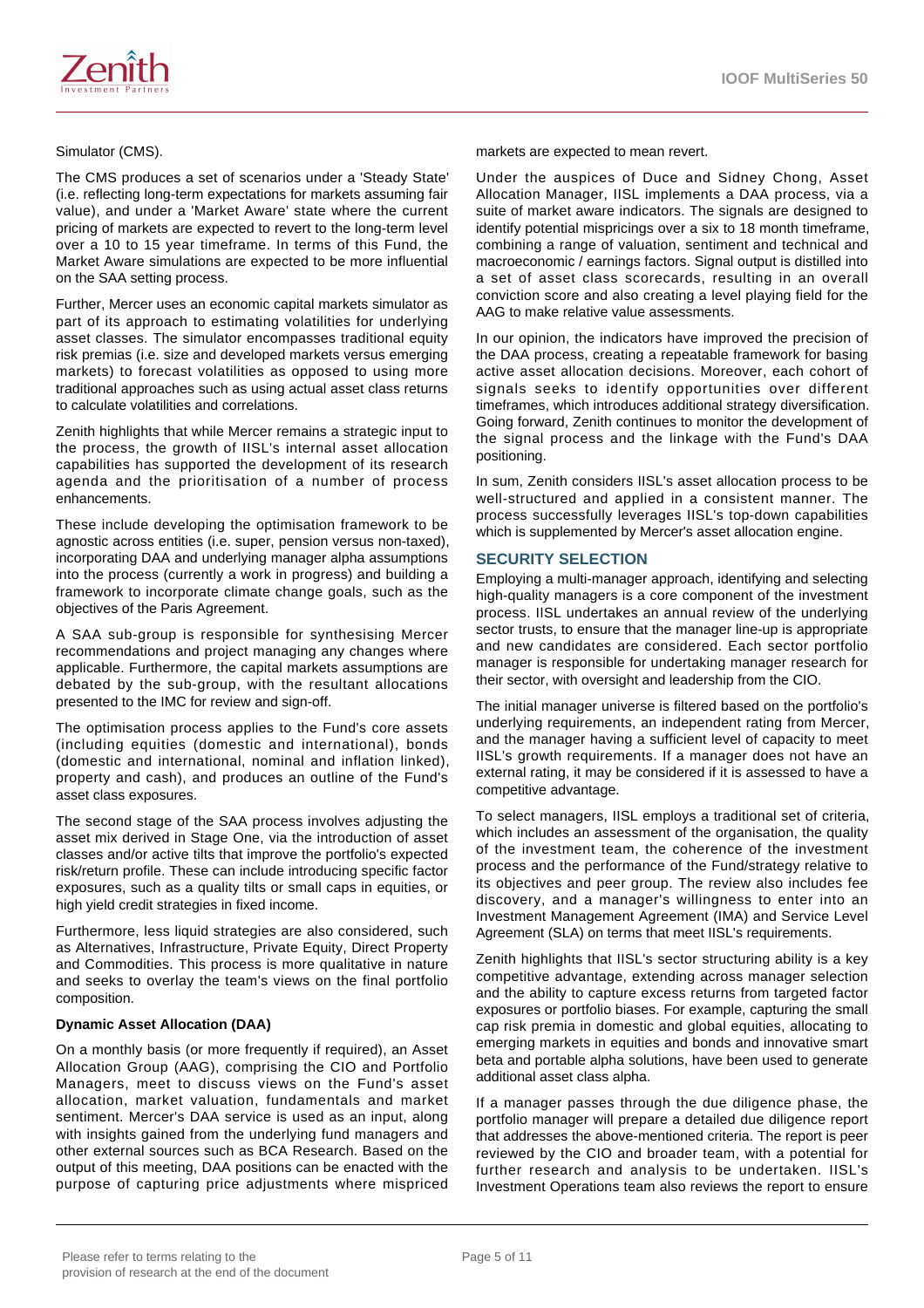

compatibility with the reporting and pricing framework. Once complete, the report is finalised and proposed to the IMC for approval.

Zenith notes that IISL's manager selection process is detailed and applied in a disciplined manner, with its proprietary insights supplemented by the global resources of Mercer. The team's ability to capture excess returns at the asset class level, that perform independently of broader asset class movements, has contributed to attractive risk-adjusted returns over the mediumterm.

### **PORTFOLIO CONSTRUCTION**

The portfolio construction approach is an iterative process that seeks to populate the Fund's asset allocation with those 'best in class managers' identified in the manager research phase. To achieve this, a range of sector funds are discretely constructed, and subsequently combined to form the final portfolio. Farmer is ultimately responsible, albeit the IMC is required to ratify all appointments and terminations.

Each sector portfolio manager is afforded flexibility to structure their underlying portfolio in a manner consistent with their respective investment philosophy and beliefs, under the direction of Farmer and subject to the IMC approval process. This approach promotes a high level of process diversification, albeit it has the potential to result in sector structuring differences across asset classes. Zenith is supportive of the approach, noting that each asset class offers idiosyncratic active return opportunities.

At the asset class level, actively managed and factor-based strategies are combined to build underlying sector portfolios, with the latter capturing equity premias such as value, momentum and quality. Zenith highlights that the use of factorbased strategies in a 'low cost' format is an effective mechanism to capture incremental returns and manage volatility outcomes.

In certain asset classes, such as fixed income, the sector portfolio manager is permitted to express directly held positions, managed alongside the portfolio's externallymanaged strategies (detailed below). These positions are subject to pre-approved risk limits and used to reflect the broader views of the team and/or align with the output of the DAA process.

In terms of position sizing, each sector portfolio manager has the flexibility to determine the optimal manager configuration for their respective portfolio, subject to oversight from Farmer and the approval of the IMC (for new manager appointments). With respect to existing managers, the sector portfolio managers can adjust manager weightings by +/- 50% with approval from the CIO, which is then required to be noted at the next IMC meeting.

The Fund's currency exposure is fully hedged in the fixed income sector, while the Fund has a strategic hedge ratio of 25% for global equities (developed only). Active currency positions can be enacted based on the output of the DAA process, which can see the actual hedging level range from 0% to 100%.

IISL has a duration hedging overlay process in place where the portfolio manager has the flexibility to hedge up to 20% of the fixed income portfolio's interest rate exposure (including the floating rate component) via a range of instruments e.g. interest rate futures, swaps etc. This decision is at the discretion of the portfolio manager, with sign-off required from the CIO. While Zenith is supportive of process innovation, we believe rates and curve positioning is outside of the core competency of the team.

The Fund's rebalancing range is set at +/- 3% at an operational level and is managed by IISL's Investment Operations Division, in consultation with the investment team. On a daily basis, each portfolio's asset allocation is compared to its target asset allocation, and if the allocations falls outside of the rebalancing range, the Portfolio Manager is notified. The Portfolio Manager will then decide if remedial action is required, which includes identifying the most efficient rebalancing mechanism (i.e. via cashflows or physical redemptions).

In sum, Zenith considers IISL's portfolio construction process to be strong, effectively leveraging the strengths of the investment team and its external consultants. The amount of active risk relative to the Fund's cost structure is considered a strong point of differentiation. We believe there is scope to enhance the types of downside protection employed (e.g. such as equity protection strategies, safehaven currencies), to mitigate potentially lower diversification benefits from fixed income.

#### **RISK MANAGEMENT**

| <b>Portfolio Constraints</b>                     | <b>Description</b>                |
|--------------------------------------------------|-----------------------------------|
| Income Assets                                    |                                   |
| Cash and Short-Term Securities (%)               | 0% to 25%<br>Target $SAA = 11%$   |
| Diversified Fixed Interest (%)                   | 25% to 50%<br>Target $SAA = 39\%$ |
| <b>Total income Assets</b>                       | Target $SAA = 50%$                |
| <b>Growth Assets</b>                             |                                   |
| Australian Equities (%)                          | 0% to $25%$<br>Target $SAA = 14%$ |
| International Equities (%)                       | 10% to 30%<br>Target $SAA = 20%$  |
| Property (%)                                     | 0% to 20%<br>Target $SAA = 4%$    |
| Alternative Assets inc Direct Property<br>$(\%)$ | 0% to 40%<br>Target $SAA = 12%$   |
| <b>Total Growth Assets</b>                       | Target $SAA = 50%$                |
| Responsible Investment Constraints               | Tobacco                           |

Risk management is ingrained in IISL's investment process at multiple levels. While the experience of the portfolio management team provides the first layer of risk management, IISL also leverages the risk management output of Mercer, who conducts extensive risk management analysis as part of its due diligence process.

The primary risk tools used by IISL include: Bloomberg Port and Factset. The investment team generates a number of risk metrics, including traditional volatility measures, risk-adjusted metrics (i.e. Sharpe ratio, Treynor ratio, Information ratio etc) and other portfolio level risk measures. The above-mentioned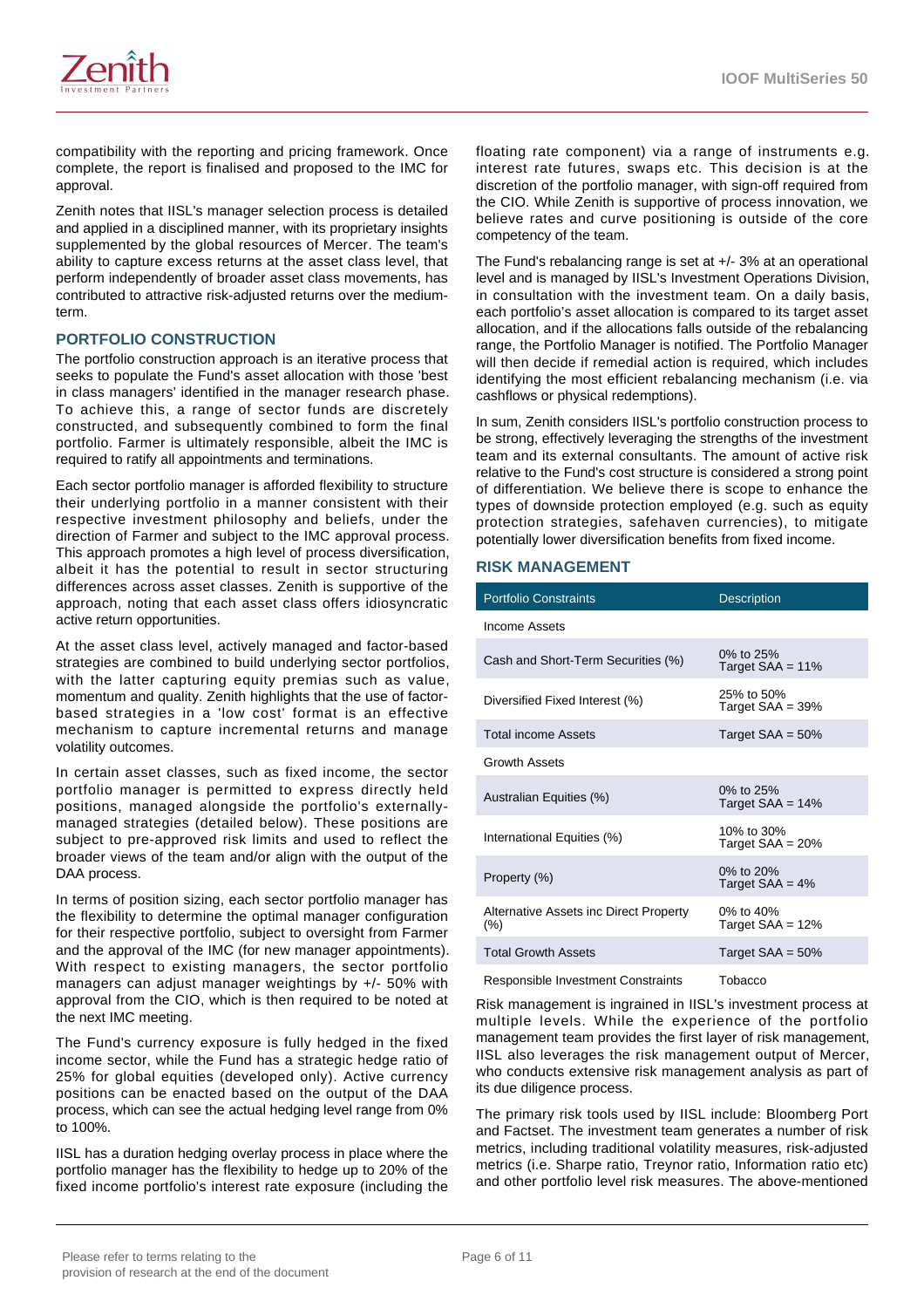

risk-analytics is formally reported to the IMC on a bi-monthly basis, who will also monitor the information on a more frequent basis.

Zenith highlights that IISL's risk management architecture is well-developed, particularly with respect to aggregating and assessing risk on a portfolio-wide basis. Through Bloomberg Port and Factset, IISL has the functionality to measure crossasset class risk, including holdings-based information across the majority of the portfolio, including fixed income.

Stress testing is performed in conjunction with Mercer using both historical and forward looking analysis. In a historical context, the portfolio is stress tested against major market events to assess how the existing portfolio would perform through these regimes. The forward-looking scenarios utilise Mercer's Capital Markets Simulator which is a tool that supports a range of customised stress tests. In terms of the portfolio's private asset holdings, these are also subject to detailed liquidity scenario testing.

Zenith considers IISL's risk management framework to be sound, noting the continued advancements in its ability to manage portfolio-wide risk.

#### **Responsible Investment**

IISL has yet to become a United Nations Principles of Investment (UN PRI) signatory. Notwithstanding this, it maintains an established Responsible Investment Policy (RIP) that has been ratified by the IISL Responsible Entity and was last updated in April 2021. The CIO who leads the Investment Division is ultimately responsible for adherence with the policy.

Using a multi-manager investment approach, IISL's environmental, social and governance (ESG) policies are largely implemented via its appointed investment managers. Prior to appointing a manager, IISL performs a detailed review of their ESG approach and philosophy, focusing on the level of integration with the broader process. This is formalised with a specific ESG clause that is included in all Investment Management Agreements (IMAs) requiring managers to apply due care and diligence in considering ESG matters. Furthermore, all investment mandates include a hard tobacco manufacturer exclusion.

In terms of adherence to its policies, IISL performs ongoing monitoring in collaboration with Mercer who formally rate each manager's ESG processes. While still in its early stages, IISL continues to work with its underlying managers regarding the provision of ESG reporting.

In addition to the team's surveillance, MSCI ESG quality scores are measured on a periodic basis and used to cross-reference the qualitative input from managers, whilst also providing a lead indicator on potential ESG deterioration. Furthermore, a Carbon Foot Print estimate (e.g. Weighted Average Carbon Intensity tons CO2e / \$M sales) is reported on a quarterly basis and used as part of IIS's ongoing monitoring.

As noted above IISL exclude tobacco from equity, fixed income and alternative portfolios.

In Zenith's opinion, IOOF's ESG approach is well-developed, effectively leveraging the firm's resources and further augmented by Mercer's ESG capabilities.

From a classification scale of:

•Impact

- •Thematic
- •Integrated
- •Aware
- •Traditional

Zenith has assigned the Fund a Responsible Investment Classification of Integrated.

# **INVESTMENT FEES**

The Sector average (in the table below) is based on the average management cost of all flagship Multi-Asset - Balanced funds surveyed by Zenith.

The Fund's management cost is 0.45% p.a. No performance fee is payable at all levels of the Fund i.e. including underlying managers. Zenith highlights that the fee level is highly competitive with the peer group.

There also exists a buy/sell spread of 0.06% representing the costs incurred by the Fund when transacting its portfolio. This spread is payable by investors when both entering and exiting the Fund.

(The fees mentioned above are reflective of the flagship version only, fees may differ when the product is accessed through an alternate investment vehicle such as a platform)

| <b>Fees Type</b>       | Fund               | <b>Sector Average</b><br>(Wholesale Funds) |
|------------------------|--------------------|--------------------------------------------|
| <b>Management Cost</b> | 0.45% p.a.         | $0.75%$ p.a.                               |
|                        | <b>Description</b> |                                            |
| Performance Fee        | N/A                |                                            |
|                        | <b>Buy Spread</b>  | <b>Sell Spread</b>                         |
| Buy / Sell Spread      | 0.05%              | 0.05%                                      |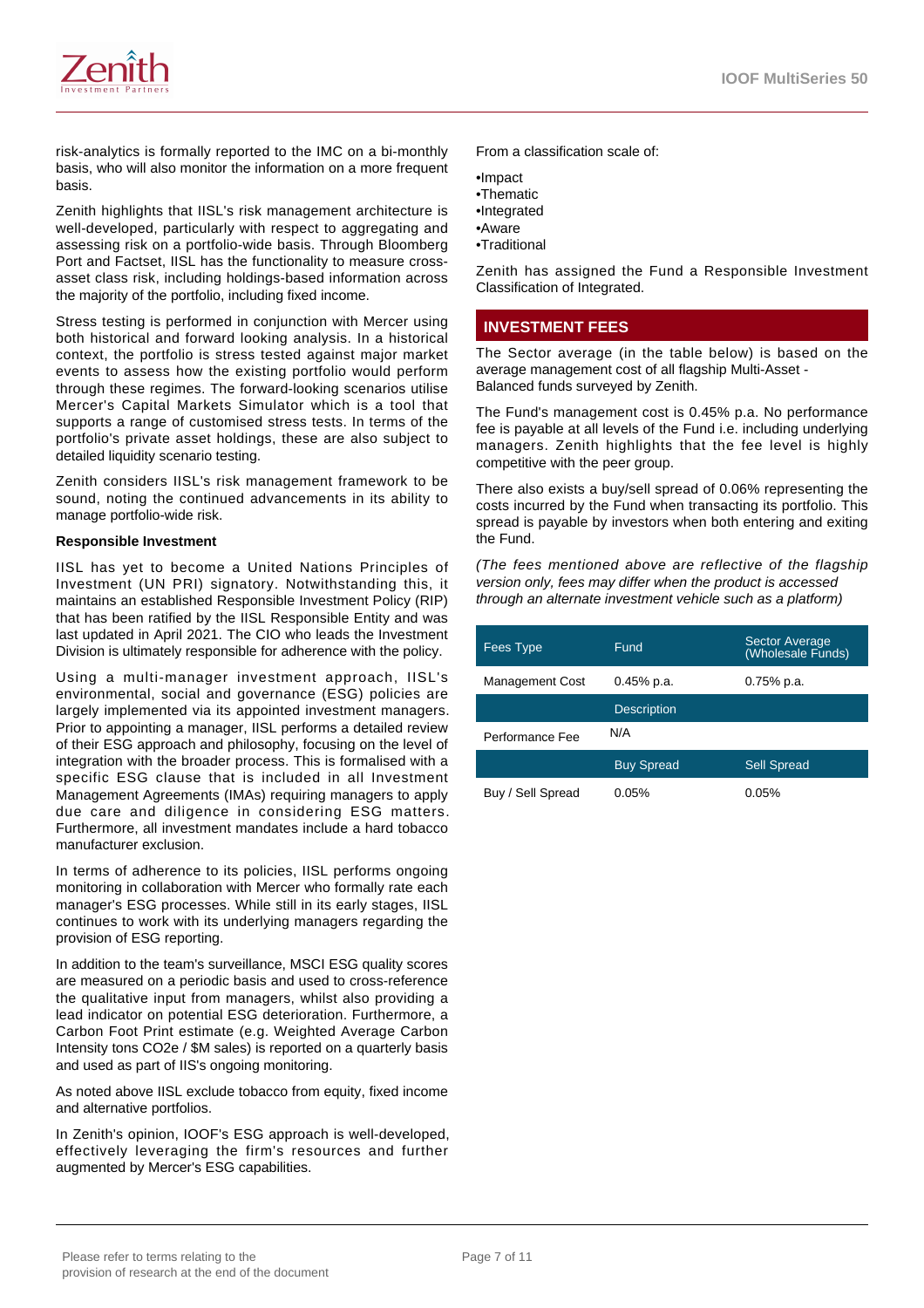

# **Monthly Performance History (%, net of fees)**

|      | <b>JAN</b> | FEB     | <b>MAR</b> | <b>APR</b> | <b>MAY</b> | <b>JUN</b> | <b>JUL</b> | <b>AUG</b> | <b>SEP</b> | OC1     | NOV     | DEC.    | <b>FUND YTD</b>                                                              | BM <sub>1</sub><br>YTD | BM2 YTD |
|------|------------|---------|------------|------------|------------|------------|------------|------------|------------|---------|---------|---------|------------------------------------------------------------------------------|------------------------|---------|
| 2021 | $-0.15$    | 0.04    | 1.52       | 1.76       | 0.72       | 1.65       | 1.34       | 1.17       |            |         |         |         | 8.31                                                                         | 10.43                  | 3.12    |
| 2020 | 2.40       | $-1.55$ | $-6.74$    | 2.50       | 1.92       | 0.59       | 1.04       | 1.06       | $-0.36$    | 0.16    | 3.69    | 0.50    | 4.93                                                                         | 4.37                   | 4.73    |
| 2019 | 2.28       | 2.25    | 1.31       | 1.32       | 0.04       | 2.29       | 1.36       | 0.68       | 0.50       | 0.15    | 1.41    | $-0.57$ | 13.77                                                                        | 16.03                  | 4.59    |
| 2018 | 0.21       | $-0.26$ | $-0.40$    | 1.29       | 0.40       | 1.42       | 0.72       | 0.95       | $-0.16$    | $-2.19$ | $-0.48$ | $-0.35$ | 1.12                                                                         | $-0.64$                | 4.98    |
| 2017 | $-0.40$    | 1.26    | 1.08       | 1.16       | 0.28       | $-0.16$    | 0.08       | 0.64       | 0.31       | 1.97    | 1.26    | 0.33    | 8.06                                                                         | 8.80                   | 4.98    |
|      |            |         |            |            |            |            |            |            |            |         |         |         | Benchmark 1: Diversified Market Balanced Benchmark, Benchmark 2: CPI plus 3% |                        |         |

#### **Growth of \$10,000**



#### **Monthly Histogram**



#### **Minimum and Maximum Returns (% p.a.)**



# **ABSOLUTE PERFORMANCE ANALYSIS**

| Return                       | Incpt. | 3 yr            | 2 yr  | 1 <sub>yr</sub> |
|------------------------------|--------|-----------------|-------|-----------------|
| Fund (% p.a.)                | 7.92   | 7.79            | 7.40  | 12.65           |
| Benchmark 1 (% p.a.)         | 8.71   | 8.20            | 8.39  | 16.46           |
| Benchmark 2 (% p.a.)         | 4.80   | 4.70            | 4.72  | 4.73            |
| <b>Ranking within Sector</b> | Incpt. | 3 yr            | 2 yr  | 1 yr            |
| <b>Fund Ranking</b>          | 10/39  | 7/40            | 25/41 | 40/43           |
| Quartile                     | 1st    | 1st             | 3rd   | 4th             |
| <b>Standard Deviation</b>    | Incpt. | 3 yr            | 2 yr  | 1 yr            |
| Fund (% p.a.)                | 4.91   | 5.95            | 6.54  | 3.71            |
| Benchmark 1 (% p.a.)         | 7.56   | 9.27            | 10.44 | 5.87            |
| <b>Downside Deviation</b>    | Incpt. | 3 <sub>yr</sub> | 2 yr  | 1 yr            |
| Fund (% p.a.)                | 3.34   | 4.22            | 4.91  | 0.39            |
| Benchmark 1 (% p.a.)         | 5.45   | 6.87            | 8.03  | 1.33            |
| <b>Risk/Return</b>           | Incpt. | 3 yr            | 2 yr  | 1 <sub>yr</sub> |
| Sharpe Ratio - Fund          | 1.37   | 1.17            | 1.08  | 3.40            |
| Sortino Ratio - Fund         | 2.01   | 1.65            | 1.43  | 32.26           |

Zenith benchmarks funds in the Multi-Asset - Balanced peer group against the Zenith Composite Balanced Benchmark. While this benchmark may not be consistent with the one adhered to by all rated participants, it has been adopted to provide investors with a common reference point against which similarly structured strategies may be assessed.

The Fund aims to outperform the Consumer Price Index (CPI) by 2.5% p.a. over rolling five-year periods. While the Fund is not managed to a specific risk constraint, the Fund is managed to limit the frequency of expected negative returns to once every 4.5 years.

All commentary is effective 31 August 2021.

The Fund has achieved its investment objective over most periods of assessment. When measured relative to the peer group, the Fund has delivered consistent outperformance over the medium to long-term, consistently ranking in the upper quartiles.

A consistent feature of the Fund's risk/return profile, has been the constrained volatility outcomes (as measured by Standard Deviation) relative to the Zenith assigned peer group, which has contributed to strong risk-adjusted returns over the

# **PERFORMANCE ANALYSIS Report data: 31 Aug 2021, product inception: Nov 2016**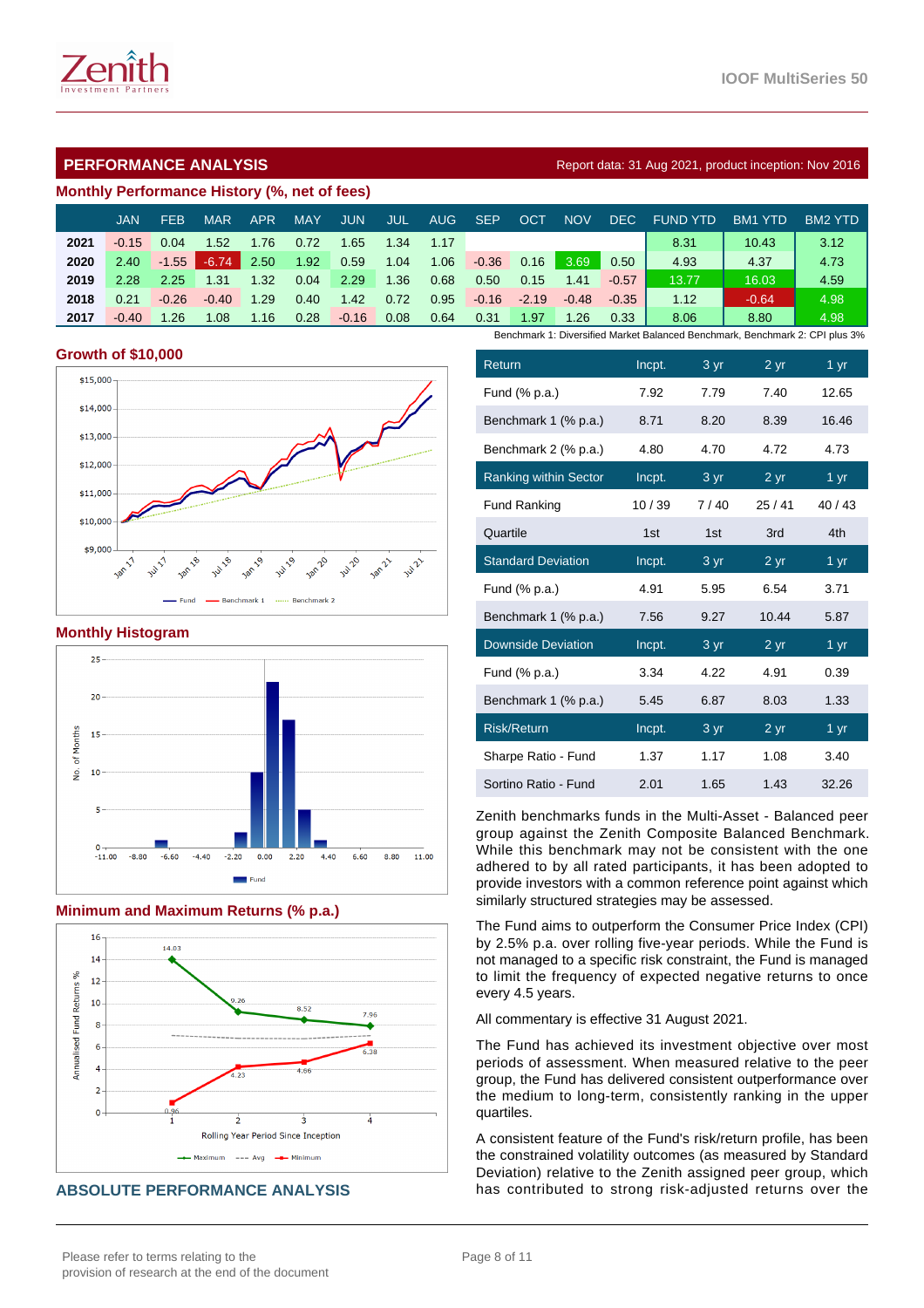#### assessed timeframes

# **RELATIVE PERFORMANCE ANALYSIS**

| <b>Alpha Statistics</b>         | Incpt.  | 3 yr    | 2 yr      | 1 $\overline{yr}$ |
|---------------------------------|---------|---------|-----------|-------------------|
| Excess Return (% p.a.)          | $-0.78$ | $-0.41$ | $-0.99$   | $-3.80$           |
| % Monthly Excess (All<br>Mkts)  | 34.48   | 38.89   | 33.33     | 25.00             |
| % Monthly Excess (Up<br>Mkts)   | 13.95   | 15.38   | 15.79     | 10.00             |
| % Monthly Excess<br>(Down Mkts) | 93.33   | 100.00  | 100.00    | 100.00            |
|                                 |         |         |           |                   |
| <b>Beta Statistics</b>          | Incpt.  | 3 yr    | $2 \, yr$ | 1 yr              |
| Beta                            | 0.64    | 0.63    | 0.62      | 0.62              |
| R-Squared                       | 0.96    | 0.97    | 0.97      | 0.97              |
| Tracking Error (% p.a.)         | 2.90    | 3.57    | 4.12      | 2.33              |
| Correlation                     | 0.98    | 0.98    | 0.99      | 0.98              |
| <b>Risk/Return</b>              | Incpt.  | 3 yr    | 2 yr      | 1 yr              |

All commentary is effective 31 August 2021.

Zenith seeks to identify funds that can outperform in over 50% of months in all market conditions, as we believe this represents consistency of manager skill.

The Fund has had limited success with respect to outperforming in all market conditions. Consistent with the strategy's constrained volatility profile, IISL has delivered strong returns in falling markets.

#### **DRAWDOWN ANALYSIS**

Drawdown analysis assesses the relative riskiness of a Fund versus the benchmark, in reference to capital preservation. The maximum Drawdown is recorded as the percentage decline in the value of a portfolio from peak to trough (before a new peak is achieved). All Drawdown analysis is calculated commencing from the inception date of the Fund in question, and Drawdown analysis for the Fund and benchmark(s) are calculated independently. That is, the largest drawdown for the Fund and benchmark(s) will not always refer to the same time period.

| Drawdown Analysis      | Fund    | BM <sub>1</sub> | BM <sub>2</sub> |
|------------------------|---------|-----------------|-----------------|
| Max Drawdown (%)       | $-8.19$ | $-13.95$        |                 |
| Months in Max Drawdown | 2       | 2               |                 |
| Months to Recover      | 8       | 8               |                 |

| Worst<br><b>Drawdowns</b> | Fund    | Benchmark 1 | Benchmark 2 |
|---------------------------|---------|-------------|-------------|
|                           | $-8.19$ | $-13.95$    |             |
| $\mathcal{P}$             | $-3.15$ | $-5.28$     |             |
| ٩                         | $-0.66$ | $-1.76$     |             |



All commentary is effective 31 August 2021.

Fund

The Fund's drawdown profile has generally been more constrained relative to the benchmark, particularly during sustained market drawdowns.

Benchmark 1

Benchmark 2

# **INCOME/GROWTH ANALYSIS**

| Income / Growth Returns | Income | Growth   | Total  |
|-------------------------|--------|----------|--------|
| FY to 30 Jun 2021       | 6.95%  | 5.25%    | 12.20% |
| FY to 30 Jun 2020       | 6.13%  | $-3.79%$ | 2.34%  |
| FY to 30 Jun 2019       | 3.47%  | 4.69%    | 8.15%  |
| FY to 30 Jun 2018       | 4.82%  | 2.65%    | 7.47%  |

The Fund does not target a specific level of income. However, given the nature of the underlying investments, Zenith expects the Fund's return to be comprised of both income and capital growth

The Fund pays distributions half-yearly, following June and December.

# **REPORT CERTIFICATION**

Date of issue: 30 Sep 2021

| Role        | Analyst                  | Title                                                  |
|-------------|--------------------------|--------------------------------------------------------|
| Author      | Rodney Sebire            | Head of Alternatives &<br><b>Global Fixed Interest</b> |
| Sector Lead | Andrew Yap               | Head of Multi Asset &<br>Austn. Fixed Income           |
| Authoriser  | <b>Bronwen Moncrieff</b> | Head of Research                                       |

# **ASSOCIATIONS & RELATIONSHIPS**

ASIC Regulatory Guide RG79.164 requires Research Houses to disclose certain associations or relationships that they may have with a product issuer. We may receive remuneration from an issuer or investment manager for subscription to our other research/ data services or the research/ data services of our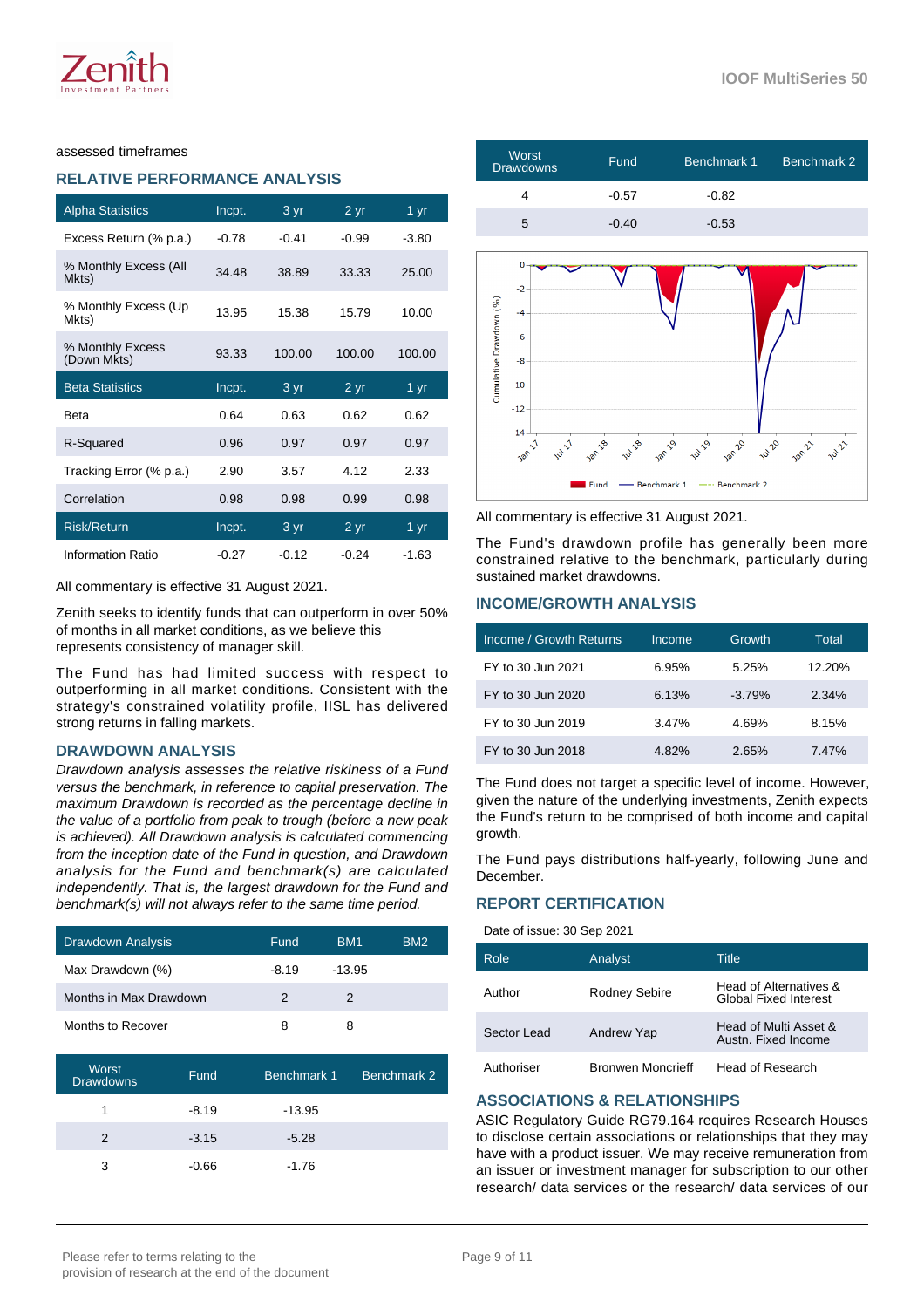

related entities. Conflict management arrangements are in place where we or our related entities provide research services to the product issuer or financial advisory businesses who provide financial planning services to investors and are also associated entities of product issuers. This is in accordance with the Zenith Group's Conflict of Interests Policy. Further details in relation to our relationships and associations are available on request.

#### **RATING HISTORY**

| As At       | Rating*                  |
|-------------|--------------------------|
| 30 Sep 2021 | Recommended              |
| 19 Jan 2021 | Recommended              |
| 30 Sep 2020 | Recommended              |
| 1 Oct 2019  | Recommended              |
| 18 Mar 2019 | Recommended              |
| 1 Feb 2019  | <b>Under Review</b>      |
| 7 Dec 2018  | <b>Under Review</b>      |
| 15 Oct 2018 | Recommended              |
| 17 Oct 2017 | Recommended              |
| 10 Feb 2017 | Recommended              |
| 11 Nov 2016 | Recommended              |
| 26 Oct 2016 | Not Rated - Screened Out |

Last 5 years only displayed. Longer histories available on request.

\*In March 2021, Zenith implemented a new ratings methodology for products<br>classified as Traditional Index. Any rating issued from this date forward for<br>Traditional Index roducts only reflect this change in methodology, wit